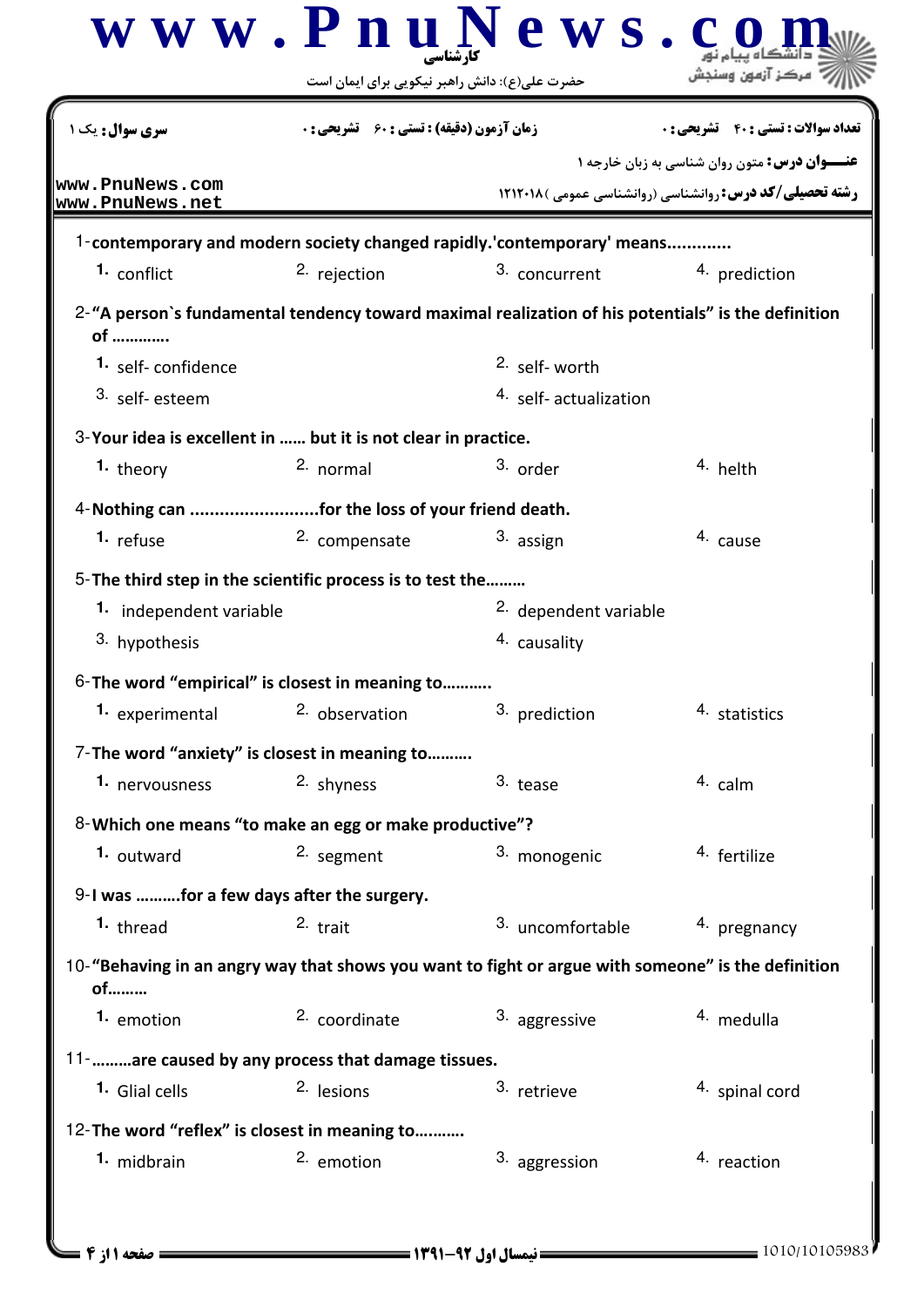|                                               | www.PnuNews.c                                                                       |                                |                                                                  |
|-----------------------------------------------|-------------------------------------------------------------------------------------|--------------------------------|------------------------------------------------------------------|
|                                               | حضرت علی(ع): دانش راهبر نیکویی برای ایمان است                                       |                                |                                                                  |
| <b>سری سوال :</b> یک                          | <b>زمان آزمون (دقیقه) : تستی : 60 ٪ تشریحی: 0</b>                                   |                                | <b>تعداد سوالات : تستی : ۴۰ ٪ تشریحی : 0</b>                     |
|                                               |                                                                                     |                                | <b>عنـــوان درس:</b> متون روان شناسی به زبان خارجه ۱             |
| www.PnuNews.com<br>www.PnuNews.net            |                                                                                     |                                | <b>رشته تحصیلی/کد درس: روانشناسی (روانشناسی عمومی )۱۲۱۲۰۱۸ (</b> |
|                                               | 13-Which of the followings means "recognition knowledge"?                           |                                |                                                                  |
| 1. perception                                 | <sup>2.</sup> photoreceptor                                                         | 3. retina                      | 4. sensation                                                     |
|                                               | 14-What is the taste of lemon juice or acid like powders?                           |                                |                                                                  |
| 1. sour                                       | 2. bitter                                                                           | 3. sweet                       | 4. salty                                                         |
|                                               | 15-Which one begins when we sense sound waves?                                      |                                |                                                                  |
| 1. smelling                                   | 2. hearing                                                                          | 3. tasting                     | 4. seeing                                                        |
|                                               | 16-What is the meaning of "fetal stage" in Persian?                                 |                                |                                                                  |
| مرحله جنيني 1.                                | مرحله روياني 2.                                                                     | مرحله نوپايي .3                | مرحله کودکی۔ <sup>4</sup>                                        |
|                                               | 17-Which one means "drugs used for treating someone who is depressed"?              |                                |                                                                  |
| 1. butterfly                                  | 2. antidepressants                                                                  | 3. teratogens                  | 4. stability                                                     |
| 18-Which item means "malnourished"?           |                                                                                     |                                |                                                                  |
| 1. after a process or activity has ended      |                                                                                     |                                |                                                                  |
|                                               | <sup>2.</sup> an illness like a bad cold that makes you feel very hot               |                                |                                                                  |
| 3. a fault in someone or something            |                                                                                     |                                |                                                                  |
| 4. ill because you do not eat enough          |                                                                                     |                                |                                                                  |
|                                               | 19-What is the meaning of "preoperational stage" in Persian?                        |                                |                                                                  |
|                                               | مرحله عملیات عینی <sup>.3</sup> مرحله عملیات صوری <sup>.2</sup> مرحله حسی- حرکتی .1 |                                | مرحله پيش عملياتي. <sup>4</sup> ۰                                |
| 20-Which item is the meaning of your stomach? |                                                                                     |                                |                                                                  |
| 1. abstract                                   | 2. puberty                                                                          | 3. tummy                       | 4. crawl                                                         |
|                                               | 21-Puberty is best defined as the period when                                       |                                |                                                                  |
| 1. sexual desire begins                       |                                                                                     | 2. adolescence begins          |                                                                  |
| 3. sexual maturation begins                   |                                                                                     | 4. a person learns his/her sex |                                                                  |
|                                               | 22-All children have about their environment.                                       |                                |                                                                  |
| 1. curiosity                                  | 2. freedom                                                                          | 3. versus                      | 4. profound                                                      |
|                                               | 23-Which one characterized by a feeling of loving?                                  |                                |                                                                  |
| 1. autonomy                                   | $2.$ doubt                                                                          | 3. attachment                  | <sup>4</sup> defect                                              |
| 24-Abuse and neglect will foster              |                                                                                     |                                |                                                                  |
| $1.$ trust                                    | 2. security                                                                         | 3. mistrust                    | 4. identity                                                      |
| = صفحه 12ز 4                                  | <b>۔ نیمسال اول ۹۲-۱۳۹۱ ــــــــــ</b>                                              |                                | = 1010/10105983                                                  |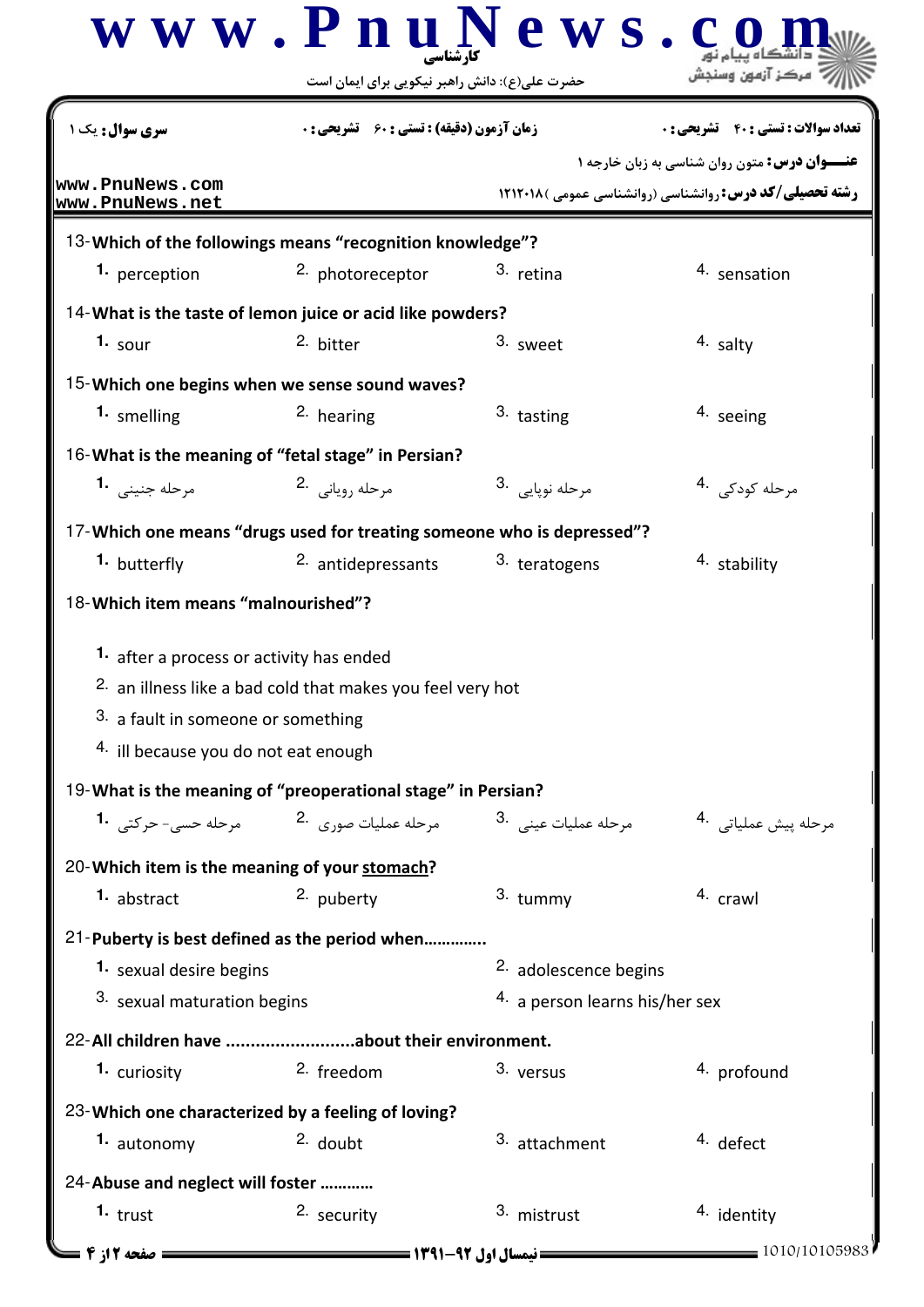| <b>سری سوال :</b> یک                            | <b>زمان آزمون (دقیقه) : تستی : 60 تشریحی : 0</b>                      |                                                                                                | <b>تعداد سوالات : تستي : 40 ٪ تشريحي : 0</b>                                                                            |
|-------------------------------------------------|-----------------------------------------------------------------------|------------------------------------------------------------------------------------------------|-------------------------------------------------------------------------------------------------------------------------|
| www.PnuNews.com<br>www.PnuNews.net              |                                                                       |                                                                                                | <b>عنـــوان درس:</b> متون روان شناسی به زبان خارجه ۱<br><b>رشته تحصیلی/کد درس: روانشناسی (روانشناسی عمومی ) ۱۲۱۲۰۱۸</b> |
|                                                 |                                                                       | 25-Which one is the meaning of "an event or situation that can be seen to happen or exist"?    |                                                                                                                         |
| 1. racism                                       | <sup>2.</sup> phenomenon                                              | 3. component                                                                                   | 4. obedience                                                                                                            |
|                                                 |                                                                       | 26-It is unfair to suggest that the school was the  for this accident.                         |                                                                                                                         |
| 1. racism                                       | 2. ethnicity                                                          | 3. cornea                                                                                      | 4. responsible                                                                                                          |
|                                                 | 27-They promised to continue the struggle against                     |                                                                                                |                                                                                                                         |
| 1. attitude                                     | 2. racism                                                             | 3. affective                                                                                   | 4. yield                                                                                                                |
|                                                 |                                                                       | 28-"The process of establishing or stabilizing a memory" is the definition of "".              |                                                                                                                         |
| 1. memory consolidation                         |                                                                       | <sup>2</sup> thinking                                                                          |                                                                                                                         |
| 3. reasoning                                    |                                                                       | 4. monogenic transmission                                                                      |                                                                                                                         |
|                                                 | 29-What is the meaning of "hypersomnia" in Persian?                   |                                                                                                |                                                                                                                         |
| کم خوابی <b>1.</b>                              | بی خواب <sub>ی</sub> .2                                               | حمله خواب .3                                                                                   | پرخوابی .4                                                                                                              |
|                                                 | 30-An/A  Is a graphic record of the electrical activity of the brain? |                                                                                                |                                                                                                                         |
| 1. preconscious                                 |                                                                       | <sup>2.</sup> sleepwalking                                                                     |                                                                                                                         |
| 3. electroencephalography                       |                                                                       | <sup>4</sup> thrive                                                                            |                                                                                                                         |
|                                                 | 31-Which word means "the act of copying something"?                   |                                                                                                |                                                                                                                         |
| 1. response                                     | 2. retention                                                          | 3. conditioning                                                                                | 4. imitation                                                                                                            |
| 32-What is the meaning of "neutral" in Persian? |                                                                       |                                                                                                |                                                                                                                         |
| شرطی <b>1.</b>                                  | انگيزش .2                                                             | 3. اجتما <i>عی</i> ا                                                                           | خنثی <sup>.4</sup>                                                                                                      |
|                                                 |                                                                       |                                                                                                |                                                                                                                         |
| processes?                                      |                                                                       | 33-Which one uses brain imaging to identify the brain areas associated with specific cognitive |                                                                                                                         |
| 1. connectionist networks                       |                                                                       | 2. experimental psychology                                                                     |                                                                                                                         |
| 3. visual imagery                               |                                                                       | 4. cognitive neuroscience                                                                      |                                                                                                                         |
|                                                 | 34- What is the meaning of "cognition" in Persian?                    |                                                                                                |                                                                                                                         |
| تعميم يذيري 1.                                  | اد <sub>ر</sub> اک 2.                                                 | فراشناخت .3                                                                                    | شناخت <sup>.4</sup>                                                                                                     |
|                                                 | 35-What is the meaning of "long-term memory" in Persian?              |                                                                                                |                                                                                                                         |
| حافظه کوتاه مدت <b>1۰</b>                       | حافظه بلند مدت 2.                                                     | حافظه تأخيري <sup>.3</sup>                                                                     | حافظه اخبا <sub>ری</sub> 4.                                                                                             |
|                                                 |                                                                       |                                                                                                |                                                                                                                         |